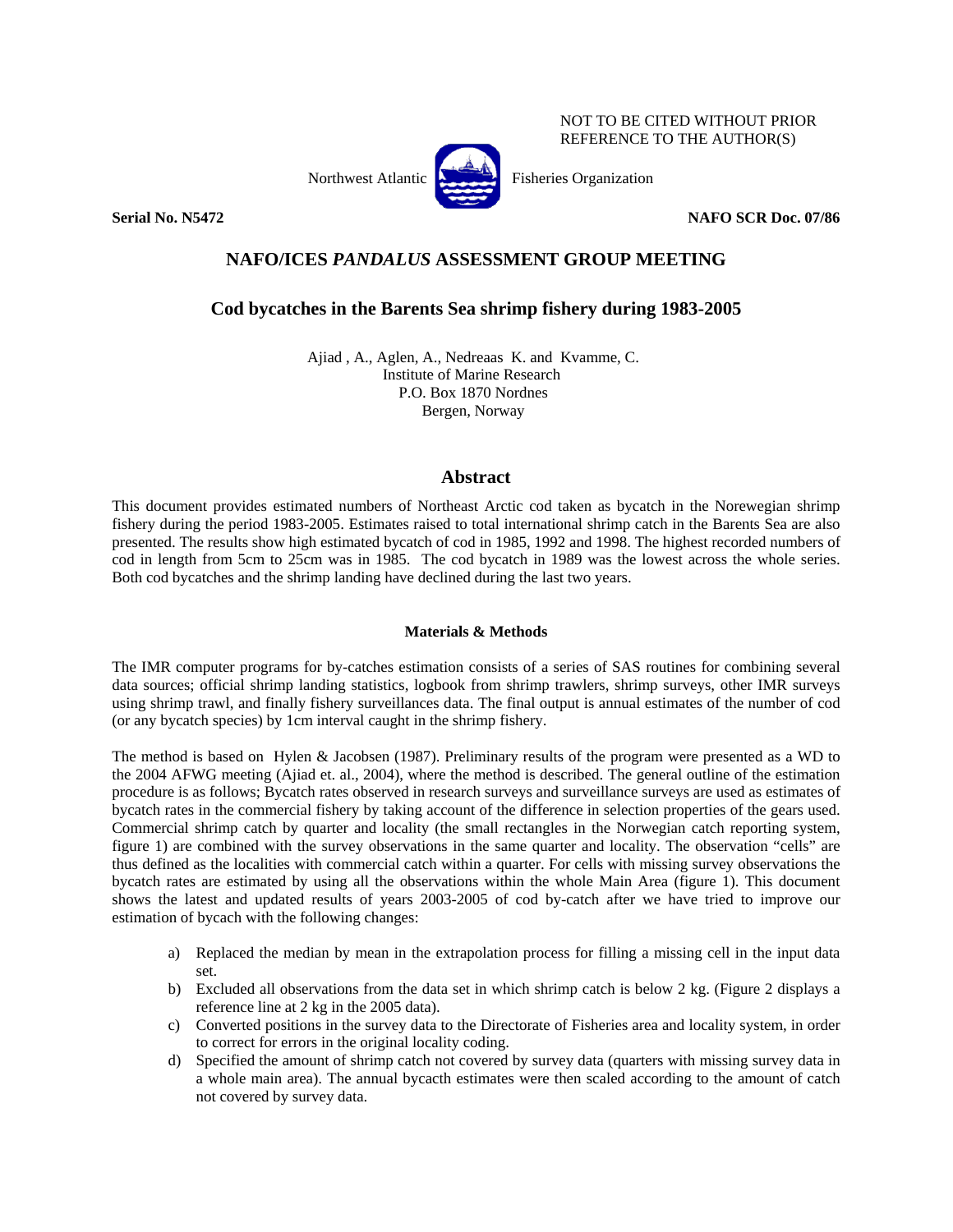e) Explored the possibilities for estimating bycatch for the total international shrimp fishery in the Barents Sea.

#### **Results & Discussion**

### **Cod bycatch in the Norwegian shrimp fishery:**

Text table below shows the total Norwegian landing of shrimp north of 69 degrees and the covered commercial catch from main areas and quarter where there exist data for estimating by-catch, while the uncovered is the commercial catch from main area and quarters where there do not exist data for estimating by-catch. The poorest coverage was in 1991. After 1999 the coverage has been good. The ratio total/covered is used to raise the bycatch estimate in the covered catches to bycacth estimate for total catch. This procedure could be improved by looking at each individual Main Area/quarter with missing samples and decide which of the covered Main Areas that could by used.

Table 2 shows the estimated bycatch number by length groups and total bycatch wight of cod. Cod above 25 cm disappears after the introduction of the sorting grid in 1992. The estimated bycatch weight was much higher before 1992 compared to later.

|      | Total  | Covered | Uncovered |         |
|------|--------|---------|-----------|---------|
| Year | tonnes | tonnes  | tonnes    | tot/cov |
| 1983 | 63690  | 43217   | 20473     | 1.474   |
| 1984 | 72215  | 63610   | 8606      | 1.135   |
| 1985 | 81956  | 67429   | 14527     | 1.215   |
| 1986 | 48738  | 47385   | 1353      | 1.029   |
| 1987 | 28712  | 20051   | 8661      | 1.432   |
| 1988 | 30100  | 20297   | 9803      | 1.483   |
| 1989 | 46559  | 34874   | 11685     | 1.335   |
| 1990 | 54330  | 44256   | 10074     | 1.228   |
| 1991 | 38889  | 19339   | 19550     | 2.011   |
| 1992 | 42085  | 41639   | 446       | 1.011   |
| 1993 | 33094  | 30823   | 2272      | 1.074   |
| 1994 | 20822  | 19547   | 1275      | 1.065   |
| 1995 | 18862  | 13068   | 5795      | 1.443   |
| 1996 | 21341  | 17648   | 3693      | 1.209   |
| 1997 | 31931  | 26737   | 5194      | 1.194   |
| 1998 | 49207  | 41199   | 8008      | 1.194   |
| 1999 | 54748  | 46583   | 8164      | 1.175   |
| 2000 | 57861  | 55178   | 2683      | 1.049   |
| 2001 | 46699  | 45872   | 827       | 1.018   |
| 2002 | 44442  | 42576   | 1866      | 1.044   |
| 2003 | 37851  | 37764   | 86        | 1.002   |
| 2004 | 25124  | 24987   | 137       | 1.005   |
| 2005 | 29573  | 27163   | 2409      | 1.089   |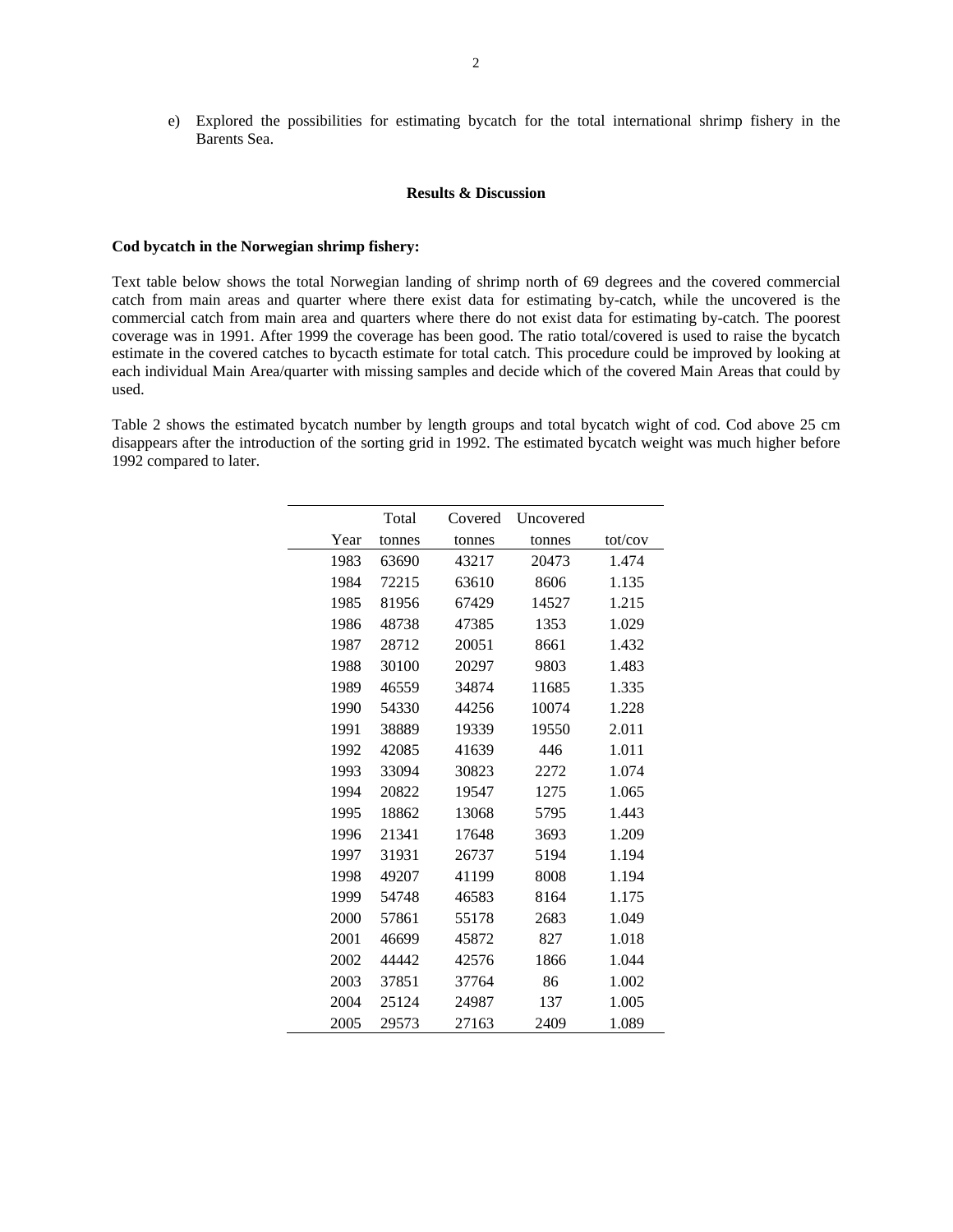### **Total cod bycatch estimation (all nations):**

Table 1 shows the total shrimp landings from the Barents Sea. This is the sum of Norwegian landings north of 69 and the landings from Russia and other nations in ICES area I and II (ICES, 2006). Under the assumption that these fleets have similar selection properties to the Norwegian fleets and that they fish in the same seasons and areas, a total bycatch of cod may be estimated by raising the Norwegian bycatch to total international shrimp catch in the Barents Sea. Table 1 show the raising factors and the raised number of cod less than 26 cm.

Table1 and Fig 3 display our latest estimation of the total number of cod taken as by catch in the Norwegian shrimp fishery, Russian and others during 1983-2006. Estimated bycatch exceeded 20 millions cod in six years, with a peak during 1985 and 1998 while 1989 is the lowest value of cod bycatch in the whole series. Applying (T/n) value to our estimation led to a considerable increased in numbers of cod. The lowest raising factor was 1.14 in 2003 and the highest 1.92 in 1991.

## **References**

Ajiad A., Aglen, A. and Nedrreaas K. 2004. Cod bycatch mortality from the Barents Sea shrimp fishery 1983-2002. WD: 24, Arctic Fisheries Working Group, Copenhagen.

Hylen, A and Jakobsen J. E. 1987. Estimation of cod taken as by-catch in the Norwegian fishery for shrimp north of 69°N. ICES C.M. 1987/G:34

ICES, 2006. *Pandalus* assessment working group report, 26 October-3 November 2005, Halifax, Canada. ICES CM 2006/ACFM:10.

Table 1. Norwegian and all nations landing of shrimp and estimates of total cod by-catches (mil).

|      | Norwegian<br>YearLanding N 69 Landing (t) | Total  | Total/<br>Norwegian | Bycatch(mil)<br>Norway | Total<br>Bycach (mil) |
|------|-------------------------------------------|--------|---------------------|------------------------|-----------------------|
| 1983 | 63690                                     | 97698  | 1,53                | 9.52                   | 14.57                 |
| 1984 | 72215                                     | 123641 | 1,71                | 7.37                   | 12.60                 |
| 1985 | 81956                                     | 124322 | 1,52                | 60.80                  | 92.41                 |
| 1986 | 48738                                     | 65492  | 1,34                | 8.14                   | 10.91                 |
| 1987 | 28712                                     | 40726  | 1,42                | 6.95                   | 9.87                  |
| 1988 | 30100                                     | 46768  | 1,55                | 3.35                   | 5.19                  |
| 1989 | 46559                                     | 62243  | 1,34                | 1.12                   | 1.50                  |
| 1990 | 54330                                     | 81312  | 1,50                | 6.02                   | 9.02                  |
| 1991 | 38889                                     | 74479  | 1,92                | 11.73                  | 22.52                 |
| 1992 | 42085                                     | 71050  | 1,69                | 15.05                  | 25.43                 |
| 1993 | 33094                                     | 56297  | 1,70                | 11.31                  | 19.23                 |
| 1994 | 20822                                     | 28993  | 1,39                | 3.28                   | 4.56                  |
| 1995 | 18862                                     | 24745  | 1,31                | 4.52                   | 5.92                  |
| 1996 | 21341                                     | 30408  | 1,42                | 12.04                  | 17.10                 |
| 1997 | 31931                                     | 38588  | 1,21                | 23.71                  | 28.69                 |
| 1998 | 49207                                     | 60205  | 1,22                | 55.01                  | 67.11                 |
| 1999 | 54748                                     | 77805  | 1,42                | 9.46                   | 13.43                 |
| 2000 | 57861                                     | 85698  | 1,48                | 5.25                   | 7.77                  |
| 2001 | 46699                                     | 60710  | 1,30                | 9.90                   | 12.87                 |
| 2002 | 44442                                     | 56349  | 1,27                | 1.94                   | 2.46                  |
| 2003 | 37851                                     | 42967  | 1,14                | 13.18                  | 15.03                 |
| 2004 | 25124                                     | 32526  | 1,29                | 2.06                   | 2.66                  |
| 2005 | 29573                                     |        |                     | 1.32                   |                       |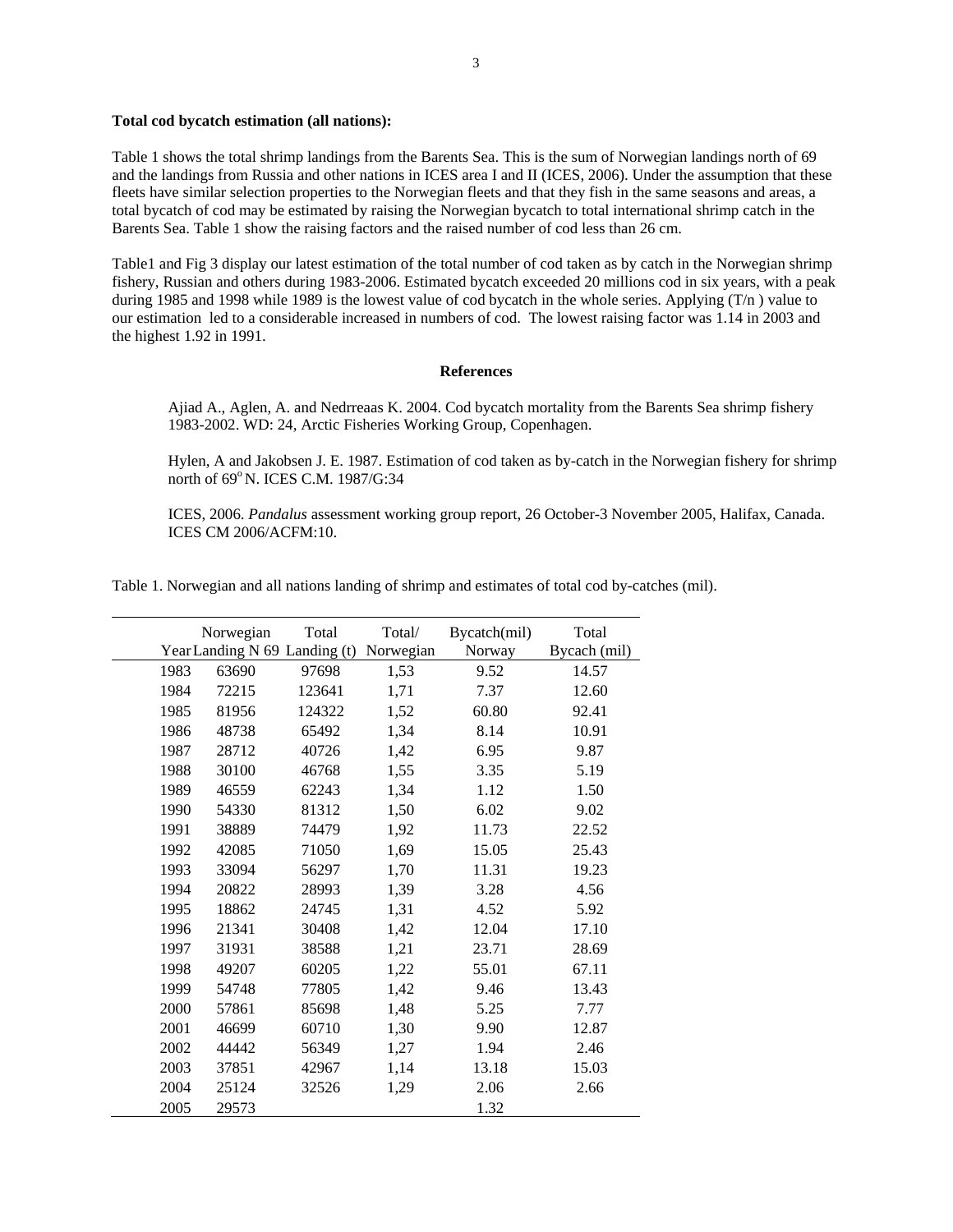

Figure 1. Main Areas (Bold lines and bold numbers) and Localities (small rectangles) in the Norwegian Directorate of Fisheries catch reporting system.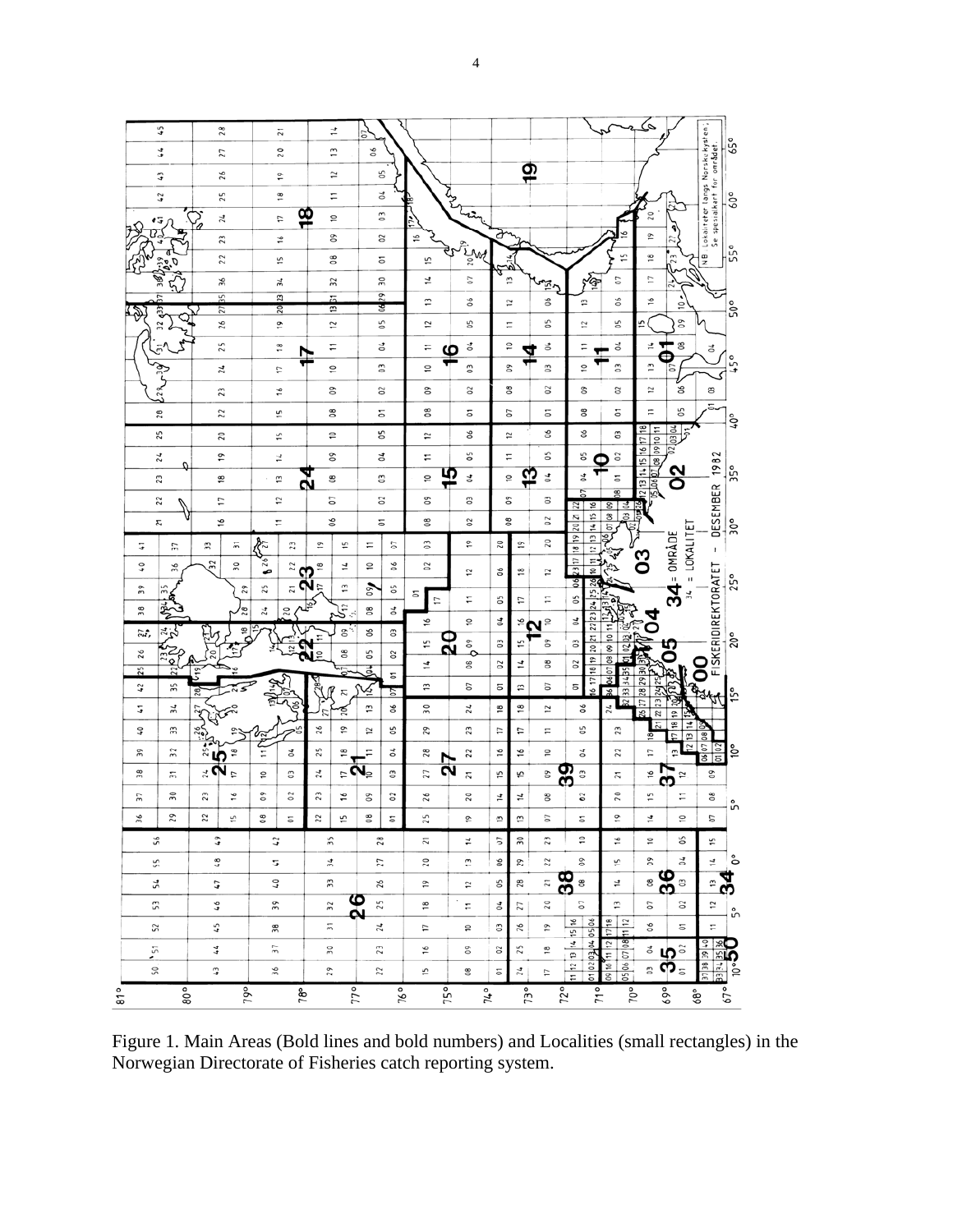| Fish                    |                  |                                                              |              |                  |                  |                  |                  |                  |                |                |                  |                  |
|-------------------------|------------------|--------------------------------------------------------------|--------------|------------------|------------------|------------------|------------------|------------------|----------------|----------------|------------------|------------------|
| length                  | 1983             | 1984                                                         | 1985         | 1986             | 1987             | 1988             | 1989             | 1990             | 1991           | 1992           | 1993             | 1994             |
| $\overline{\mathbf{4}}$ | $\mathbf{0}$     | $\mathbf{0}$                                                 | $\mathbf{0}$ | $\boldsymbol{0}$ | $\boldsymbol{0}$ | $\mathbf{0}$     | $\boldsymbol{0}$ | $\boldsymbol{0}$ | $\mathbf{0}$   | $\mathbf{1}$   | $\overline{0}$   | $\mathbf{0}$     |
| 5                       | $\boldsymbol{0}$ | $\boldsymbol{0}$                                             | 1            | $\boldsymbol{0}$ | $\boldsymbol{0}$ | $\boldsymbol{0}$ | $\boldsymbol{0}$ | 63               | $\theta$       | 52             | $\boldsymbol{0}$ | $\overline{4}$   |
| 6                       | $\boldsymbol{0}$ | $\boldsymbol{0}$                                             | 17           | $\boldsymbol{0}$ | $\boldsymbol{0}$ | $\overline{2}$   | 19               | 316              | $\overline{0}$ | 184            | 149              | 32               |
| 7                       | $\boldsymbol{0}$ | $\mathbf{1}$                                                 | 457          | $\overline{7}$   | $\tau$           | $\boldsymbol{0}$ | 42               | 626              | $\theta$       | 1066           | 101              | 187              |
| 8                       | 863              | $\mathfrak{2}% =\mathfrak{2}\left( \mathfrak{2}\right) ^{2}$ | 744          | 36               | 6                | 8                | 111              | 546              | $\overline{4}$ | 644            | 134              | 201              |
| $\boldsymbol{9}$        | 20               | $\mathbf{2}$                                                 | 1298         | 61               | 4                | 56               | 49               | 264              | 23             | 1687           | 934              | 375              |
| 10                      | 293              | 45                                                           | 1593         | 264              | $\,8\,$          | 67               | 202              | 306              | 201            | 2401           | 1074             | 327              |
| 11                      | 317              | 150                                                          | 1260         | 161              | 15               | 74               | $\overline{2}$   | 142              | 438            | 2483           | 2148             | 278              |
| 12                      | 598              | 191                                                          | 1311         | 200              | 36               | $88\,$           | 27               | 339              | 866            | 1762           | 1074             | 239              |
| 13                      | 250              | 350                                                          | 1984         | 235              | 80               | 76               | 17               | 421              | 859            | 1191           | 889              | 182              |
| 14                      | 287              | 382                                                          | 1776         | 178              | 99               | 92               | 11               | 405              | 903            | 886            | 472              | 148              |
| 15                      | 709              | 460                                                          | 3193         | 291              | 398              | 94               | 10               | 523              | 597            | 416            | 534              | 182              |
| 16                      | 674              | 493                                                          | 3476         | 453              | 619              | 54               | 66               | 184              | 707            | 403            | 335              | 265              |
| 17                      | 1008             | 617                                                          | 3670         | 441              | 451              | 39               | 95               | 253              | 1059           | 456            | 308              | 201              |
| 18                      | 1196             | 596                                                          | 4548         | 414              | 448              | 110              | 49               | 224              | 636            | 451            | 289              | 214              |
| 19                      | 974              | 699                                                          | 4044         | 437              | 195              | 188              | 36               | 294              | 689            | 333            | 338              | 158              |
| 20                      | 673              | 754                                                          | 3960         | 544              | 432              | 251              | 80               | 302              | 1163           | 248            | 555              | 99               |
| 21                      | 555              | 598                                                          | 4421         | 635              | 416              | 365              | 44               | 312              | 1067           | 140            | 450              | 54               |
| 22                      | 384              | 577                                                          | 3535         | 679              | 466              | 444              | 34               | 234              | 600            | 81             | 469              | 29               |
| 23                      | 376              | 659                                                          | 4163         | 910              | 935              | 610              | 48               | 152              | 641            | 106            | 504              | 34               |
| 24                      | 88               | 479                                                          | 6667         | 979              | 923              | 260              | 96               | 72               | 576            | 30             | 252              | 50               |
| 25                      | 259              | 314                                                          | 8678         | 1215             | 1415             | 468              | 82               | 38               | 698            | 28             | 307              | $24\,$           |
| $>25$                   | 3589             | 4621                                                         | 53581        | 9327             | 9627             | 9307             | 6014             | 2264             | 1547           | $\overline{0}$ | $\boldsymbol{0}$ | $\boldsymbol{0}$ |
| <b>Total</b>            | 13112            | 11991                                                        | 114376       | 17469            | 16577            | 12653            | 7135             | 8280             | 13276          | 15050          | 11314            | 3281             |
| <b>Tonnes</b>           | 5335             | 4036                                                         | 49261        | 8375             | 7607             | 10164            | 11592            | 5382             | 2197           | 287            | 405              | 92               |

Table 2. Numbers ('000) of NEA cod by length groups and total weight (tonnes) taken as bycatch in the Norwegian Barents sea shrimp fishery during 1983-2005.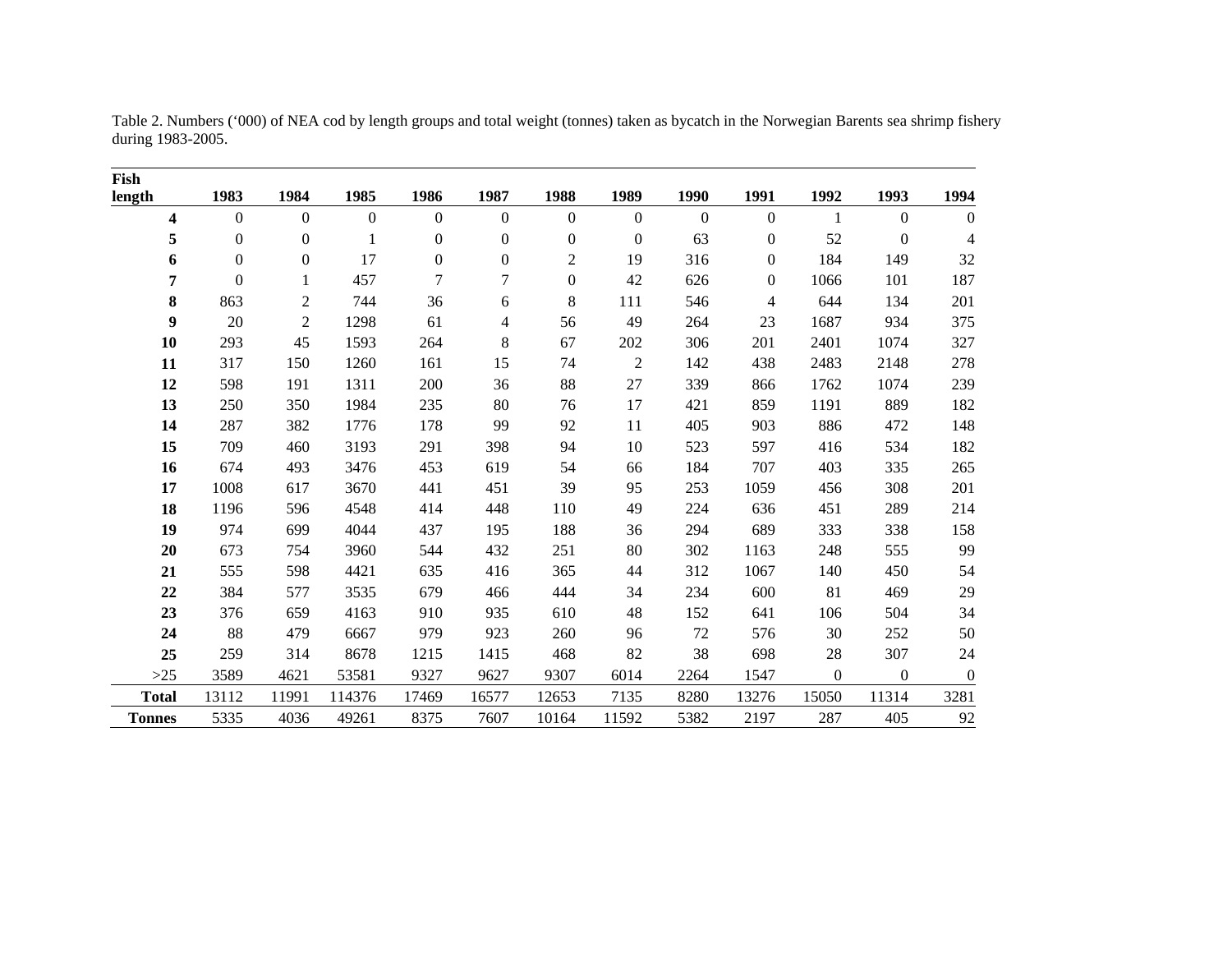Table 2 continued

| Fish          |                  |                  |                  |                  |                  |                |                  |                |                  |                  |                  |
|---------------|------------------|------------------|------------------|------------------|------------------|----------------|------------------|----------------|------------------|------------------|------------------|
| length        | 1995             | 1996             | 1997             | 1998             | 1999             | 2000           | 2001             | 2002           | 2003             | 2004             | 2005             |
| 4             | $\overline{0}$   | 7                | $\mathbf{0}$     | $\mathbf{0}$     | $\Omega$         | $\Omega$       | $\overline{0}$   | $\overline{0}$ | $\theta$         | $\mathbf{0}$     | $\boldsymbol{0}$ |
| 5             | $\boldsymbol{0}$ | 33               | $\boldsymbol{0}$ | $\mathbf{0}$     | $\boldsymbol{0}$ | $\overline{0}$ | $\boldsymbol{0}$ | $\overline{0}$ | $\mathbf{0}$     | $\boldsymbol{0}$ | $\boldsymbol{0}$ |
| 6             | 29               | 25               | $\mathbf{0}$     | $\theta$         | $\Omega$         |                | 4                | $\mathbf{0}$   | 295              | $\boldsymbol{0}$ | $\overline{0}$   |
| 7             | 69               | 209              | 58               | 42               | 54               |                | 25               | 21             | 2697             | 598              | $\mathbf{0}$     |
| 8             | 26               | 225              | 209              | 404              | 24               | 4              | 129              | 61             | 1088             | 105              | 1                |
| 9             | 194              | 84               | 412              | 4224             | 115              | 21             | 346              | 182            | 117              | 31               | 5                |
| 10            | 531              | 62               | 651              | 11713            | 436              | 116            | 398              | 180            | 214              | 155              | 52               |
| 11            | 760              | 478              | 5711             | 13854            | 292              | 108            | 757              | 115            | 741              | 229              | 130              |
| 12            | 855              | 1238             | 4730             | 7008             | 332              | 222            | 1156             | 121            | 1523             | 234              | 198              |
| 13            | 709              | 2084             | 4443             | 5908             | 1243             | 1423           | 1302             | 108            | 2006             | 175              | 265              |
| 14            | 625              | 2374             | 2864             | 3906             | 1165             | 892            | 1289             | 168            | 1946             | 123              | 194              |
| 15            | 313              | 1687             | 2202             | 1827             | 1779             | 820            | 1117             | 146            | 1260             | 84               | 177              |
| 16            | 173              | 1162             | 982              | 1574             | 1372             | 741            | 889              | 139            | 647              | 67               | 139              |
| 17            | 94               | 934              | 460              | 1740             | 1148             | 249            | 851              | 180            | 333              | 62               | 82               |
| 18            | 88               | 690              | 190              | 915              | 634              | 219            | 672              | 176            | 131              | 68               | 39               |
| 19            | 19               | 450              | 247              | 1345             | 408              | 172            | 360              | 126            | 81               | 56               | $20\,$           |
| 20            | 22               | 263              | 318              | 423              | 258              | 125            | 329              | 105            | 32               | 42               | 9                |
| 21            | $11\,$           | 24               | 173              | 93               | 152              | 82             | 181              | 65             | $20\,$           | 20               | 4                |
| 22            | 3                | 10               | 61               | 28               | 48               | 41             | 43               | 22             | 35               | 7                | $\boldsymbol{0}$ |
| 23            | $\boldsymbol{0}$ | 4                | $\boldsymbol{0}$ | 1                | $\boldsymbol{0}$ | $8\,$          | 50               | 13             | 7                | 1                | $\boldsymbol{0}$ |
| 24            | $\boldsymbol{0}$ | 4                | $\boldsymbol{0}$ | $\boldsymbol{0}$ | $\mathbf{0}$     | 7              | $\boldsymbol{0}$ | 5              | 3                | 1                | $\boldsymbol{0}$ |
| 25            | $\boldsymbol{0}$ | $\boldsymbol{0}$ | $\boldsymbol{0}$ | $\boldsymbol{0}$ | $\mathbf{0}$     |                | $\boldsymbol{0}$ | 3              | 3                |                  | $\boldsymbol{0}$ |
| $>25$         | 0                | $\mathbf{0}$     | $\boldsymbol{0}$ | $\theta$         | $\overline{0}$   | $\overline{0}$ | $\boldsymbol{0}$ | $\theta$       | $\boldsymbol{0}$ | $\theta$         | $\boldsymbol{0}$ |
| <b>Total</b>  | 4521             | 12045            | 23711            | 55005            | 9461             | 5252           | 9898             | 1936           | 13180            | 2061             | 1317             |
| <b>Tonnes</b> | 86               | 343              | 497              | 980              | 309              | 159            | 294              | 63             | 233              | 37               | 33               |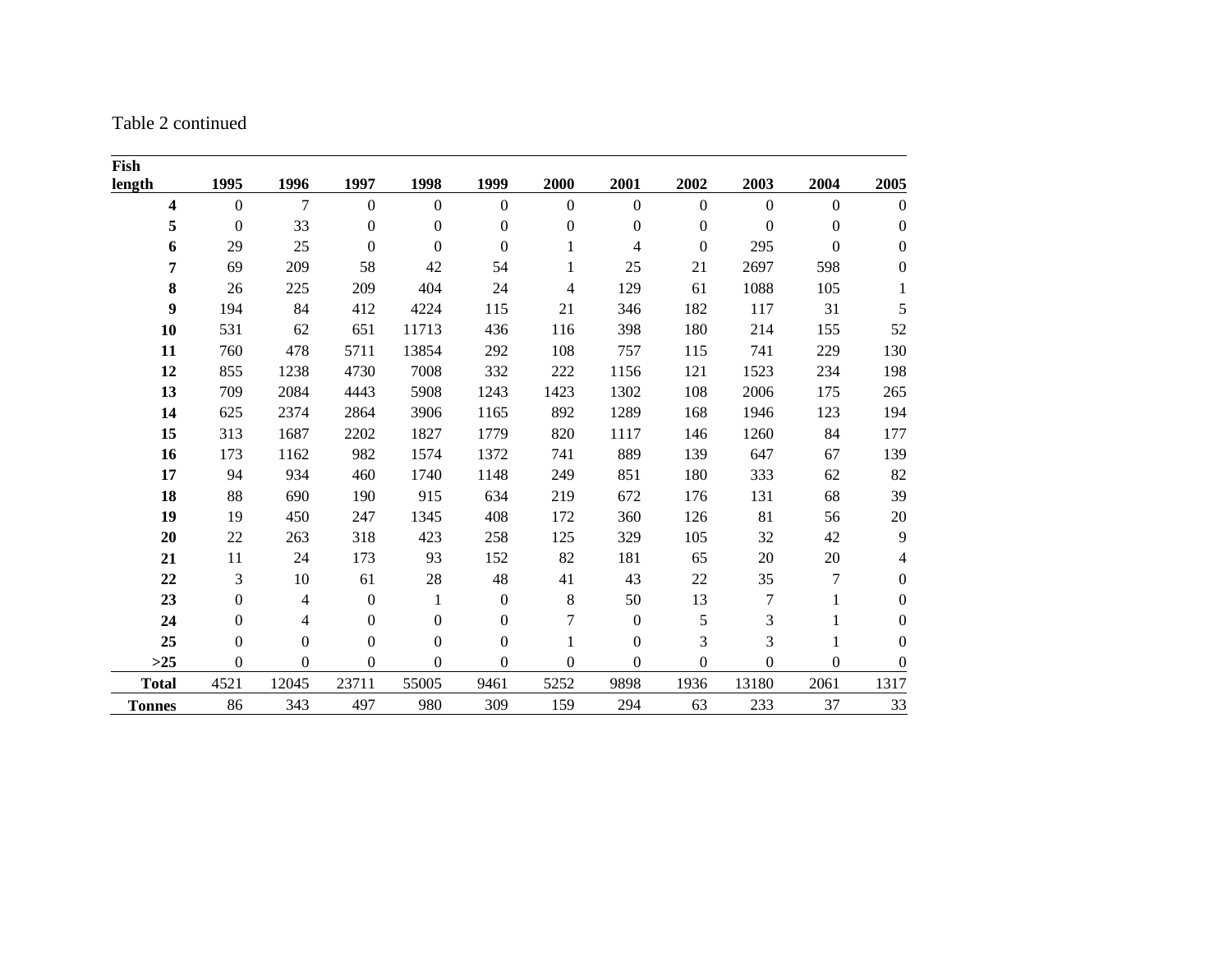

Fig 2. log of numbers of cod per kg of shrimp against log shrimp catch in kg and the reference line for 2 kg shrimp in the 2005 data.